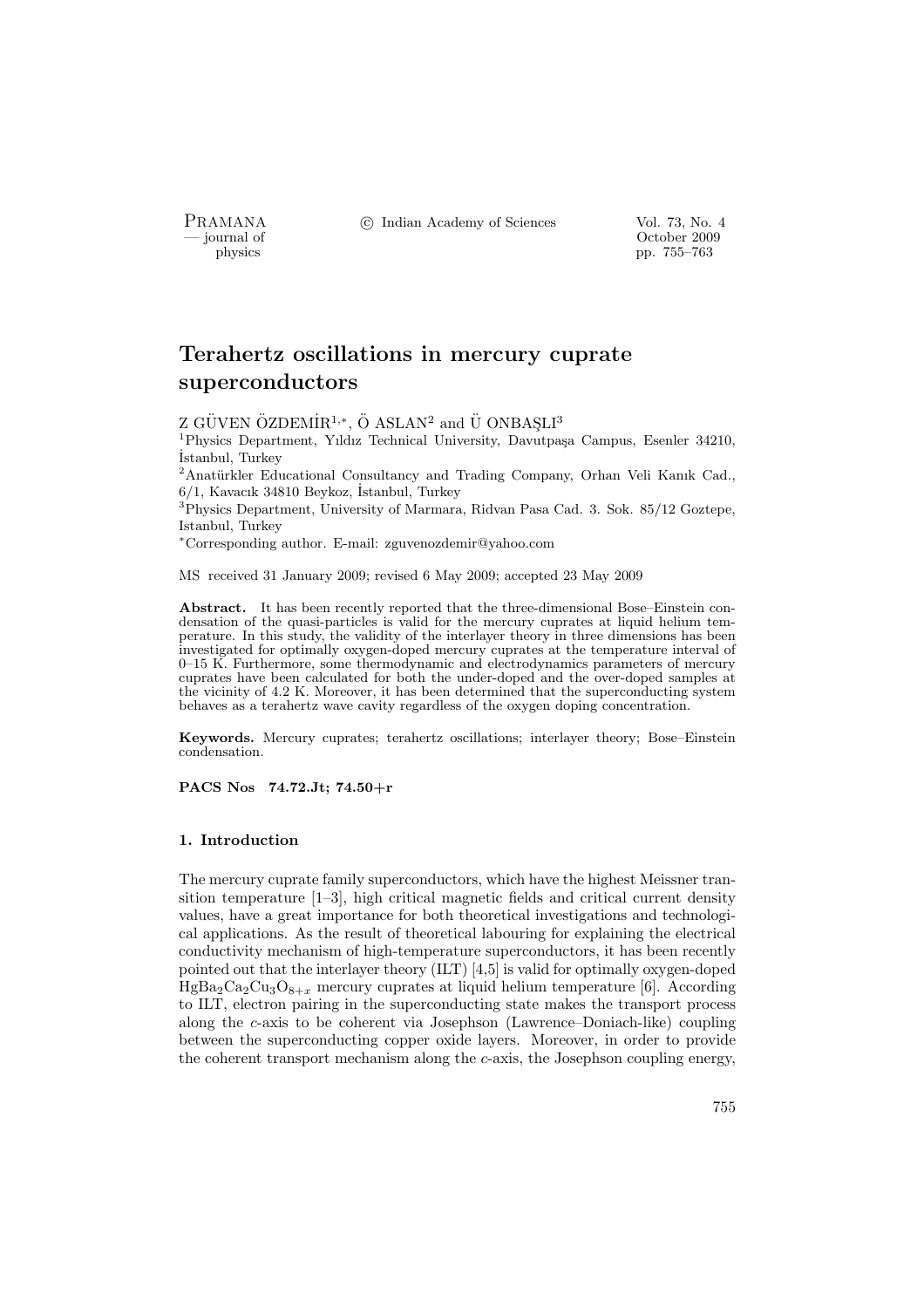# $Z$  Güven Özdemir, Ö Aslan and Ü Onbasli

 $\varepsilon_{J}$ , must be equal to the superconducting condensation energy,  $E_{b}$  [4]. This requirement of ILT leads to the formation of a plasma resonance mode in the system that results in a three-dimensional Bose–Einstein condensation (BEC) [7] that can be represented by the symmetrical quantum wave function. In this point of view, the two-dimensional BEC, carried out by the electron pairs in ab-plane of superconducting copper oxide layers, has been extended to all layers along the c-axis via quasi-particle tunnelling at the Josephson plasma resonance. In this context, the optimally oxygen-doped  $HgBa_2Ca_2Cu_3O_{8+x}$  (Hg-1223) superconductor exhibits three-dimensional BEC via Josephson coupling at the Josephson plasma resonance frequency,  $f_p$ , of  $83.3 \times 10^{12}$  Hz at the liquid helium temperature. Therefore, Hg-1223 superconductors can also be considered as a coherent electromagnetic wave cavity [6,7].

Scientists have exerted many efforts to figure out a solid state system containing quasi-particles that can fulfil the necessary conditions for BEC since 1962 [8]. It has been reported that there has been an increasing number of experiments on spontaneous Bose-coherence of excitons and polaritons [9]. Recently, it has been reported that CdTe-based semiconductor microcavities exhibit BEC at temperatures reachable by standard cryogenic techniques [10]. In the last few years, experimentalists have tried to determine the limit of the symmetric BEC state in the case of adding little fermionic content, i.e. antisymmetric state doping, to the system [11]. In this study, Hg-1223 cuprate superconductors with different oxygen doping rates have been investigated in detail by means of ILT and BEC at the vicinity of liquid helium temperature of 4.2 K via magnetic hysteresis curves obtained by superconducting quantum interference device (SQUID) as explained in §3. Especially, it is thought that investigation of the limit of the oxygen doping on optimally oxygendoped mercury cuprate superconductors, which are represented by a symmetrical quantum wave function, can help to determine the BEC limit for the antisymmetric state doping to the system.

#### 2. Theoretical

Copper oxide ceramic high-temperature superconductors have a common structure in which superconducting copper oxide layers are separated by a thin insulating layer. Copper oxide layers are coupled together by Josephson tunnelling between adjacent layers. According to the experimental evidences, cuprates such as  $Bi_2Sr_2CaCu_2O_8$ ,  $Tl_2Ba_2Ca_2Cu_3O_{10}$  and  $YBa_2Cu_3O_{7-x}$  behave like stacks of superconductor–insulator–superconductor intrinsic Josephson junctions (IJJ) [12].

As is known, the main Josephson plasma excitation modes in weakly Josephson coupled layered superconductors are the longitudinal (along the c-axis) and transversal (in the ab-plane) plasma modes. Whereas the transverse-mode plasma oscillations can be converted into electromagnetic waves at the boundary of the junctions [13], the longitudinal plasma propagation modes in an array of IJJ do not lead the electromagnetic wave radiation, since the electromagnetic wave has only transverse mode [14].

Tachiki et al [15] have theoretically proved that if the Josephson plasma is excited in some way in high  $T_c$  superconductors, the excited plasma decays by emitting an

756 Pramana – J. Phys., Vol. 73, No. 4, October 2009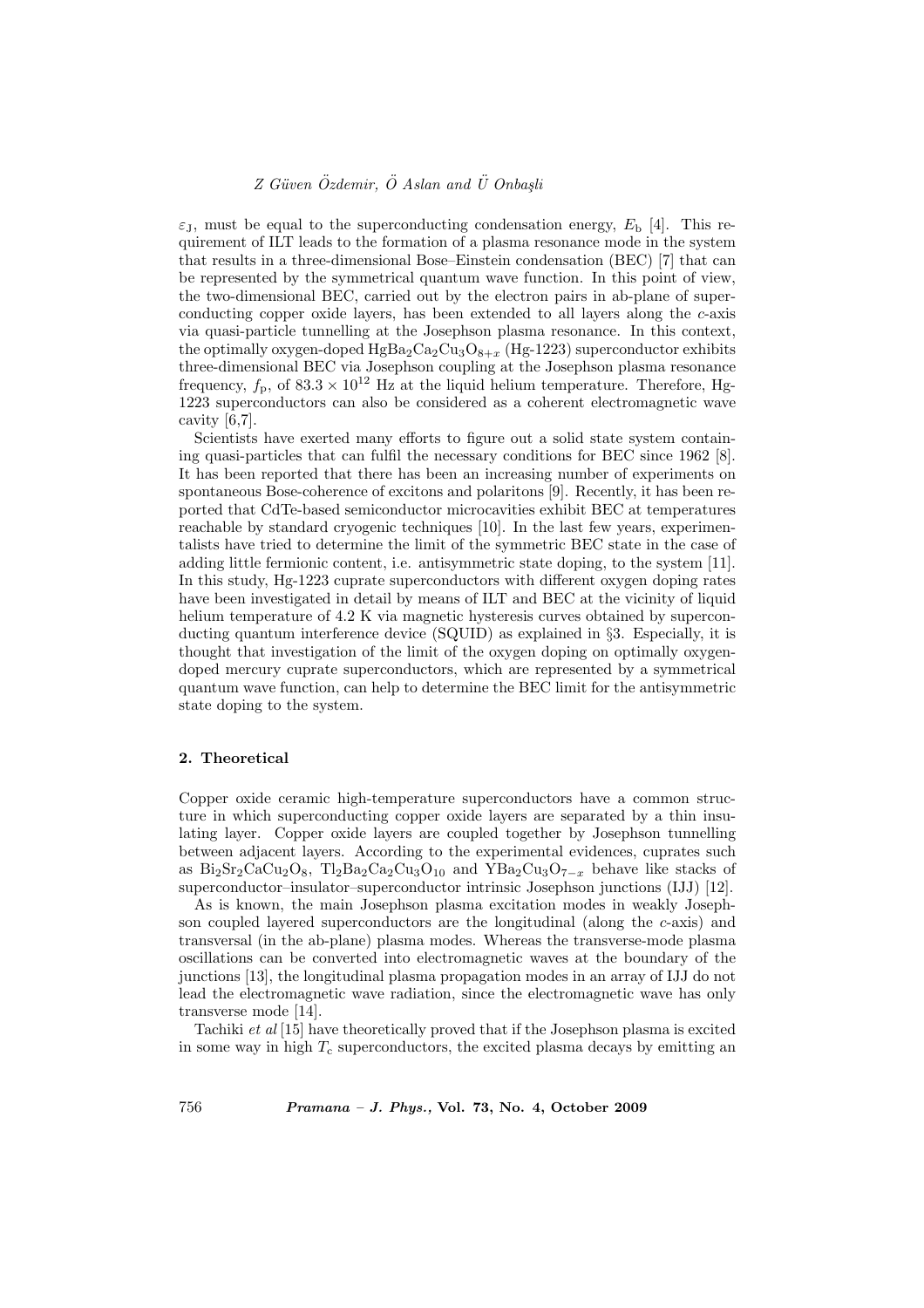electromagnetic wave. The simulation results of  $Bi_2Sr_2CaCu_2O_{8+\delta}$  (Bi-2212) have shown that when an external current is applied to the sample, the voltage due to the fluxon flow in the system excites the Josephson plasma with terahertz frequency [16,17]. The frequency of the electromagnetic waves emitted at any bias voltage in the fluxon flow regime of the junctions gets increasing attention due to the coherent, continuous and tunable character [14].

In this work, mercury-based superconductors have been considered as an array of IJJ, as well. Since the ILT is valid at low temperatures for optimally oxygendoped mercury cuprates, all copper oxide layers along the c-axis of the system are in the resonating state with a Josephson plasma frequency of  $83.3\times10^{12}$  Hz [6,7]. This type of Josephson plasma resonance mode cannot be attributed to the fluxon flowing mechanism, since the working magnetic field interval never exceeds the lower magnetic field of  $H_{c1}$ . Hence, the magnetic flux is totally expelled from the superconductor. The phenomenon is displayed as a perfect diamagnetic response on SQUID data. Ultimately, the terahertz plasma oscillations determined in the system provide the bulk mercury cuprate superconductor as a coherent terahertz wave source without any bias voltage. As is known, terahertz waves have various advanced technological applications including medical diagnoses, security, and information technology. From this point of view, this work is devoted to examine low-temperature (at the vicinity of the liquid helium temperature) electrodynamics parameters of the mercury cuprate superconductors in the context of both ILT and terahertz wave plasma resonance.

### 3. Experimental

The HgBa<sub>2</sub>Ca<sub>2</sub>Cu<sub>3</sub>O<sub>8+x</sub> (Hg-1223) superconductors were synthesized using the two-step procedure. In the first step, the nominal composition of  $Ba_2Ca_2Cu_3O_x$ (reactant material) was prepared using four nine purity compounds of BaO, CaO, CuO, and heating them at  $1340\textdegree$ C for 10 h in oxygen environment. The reactant material and the high-purity HgO, which was put in a smaller diameter test tube, were both placed in the first tube, which was finally evacuated and sealed. In the second step, the sealed tube was placed horizontally in a furnace and heated at a rate of  $1.5\degree$ C/min to  $940\degree$ C for 3 h. In order to obtain the optimally doped Hg-1223 superconducting material, the sample was annealed in oxygen atmosphere at  $300\degree$ C, well below the decomposition temperature of HgO, for 10 h. Eventually, optimally over- and under-oxygen-doped Hg-1223 superconductors have been obtained by repeating the oxygen annealing process for several times. Regarding the temperature dependence of the susceptibility data, the Meissner transition temperatures of the samples have been determined as  $137.3 \text{ K } [6]$ ,  $126 \text{ K } [18]$  and  $123 \text{ K } [2]$ for optimally over- and under-oxygen-doped  $HgBa_2Ca_2Cu_3O_{8+x}$  superconductors, respectively.

Some thermodynamic and electrodynamics parameters such as thermodynamic critical magnetic field,  $H_c$ , superconducting condensation energy  $E<sub>b</sub>$ , Josephson coupling energy  $E_J$ , Josephson penetration depth  $\lambda_J$  and Josephson plasma frequency  $f_P$  of the optimally, over- and under-doped samples have been calculated via magnetic critical current density  $J_c$  by Ginzburg–Landau theory, Lawrence–

Pramana – J. Phys., Vol. 73, No. 4, October 2009 757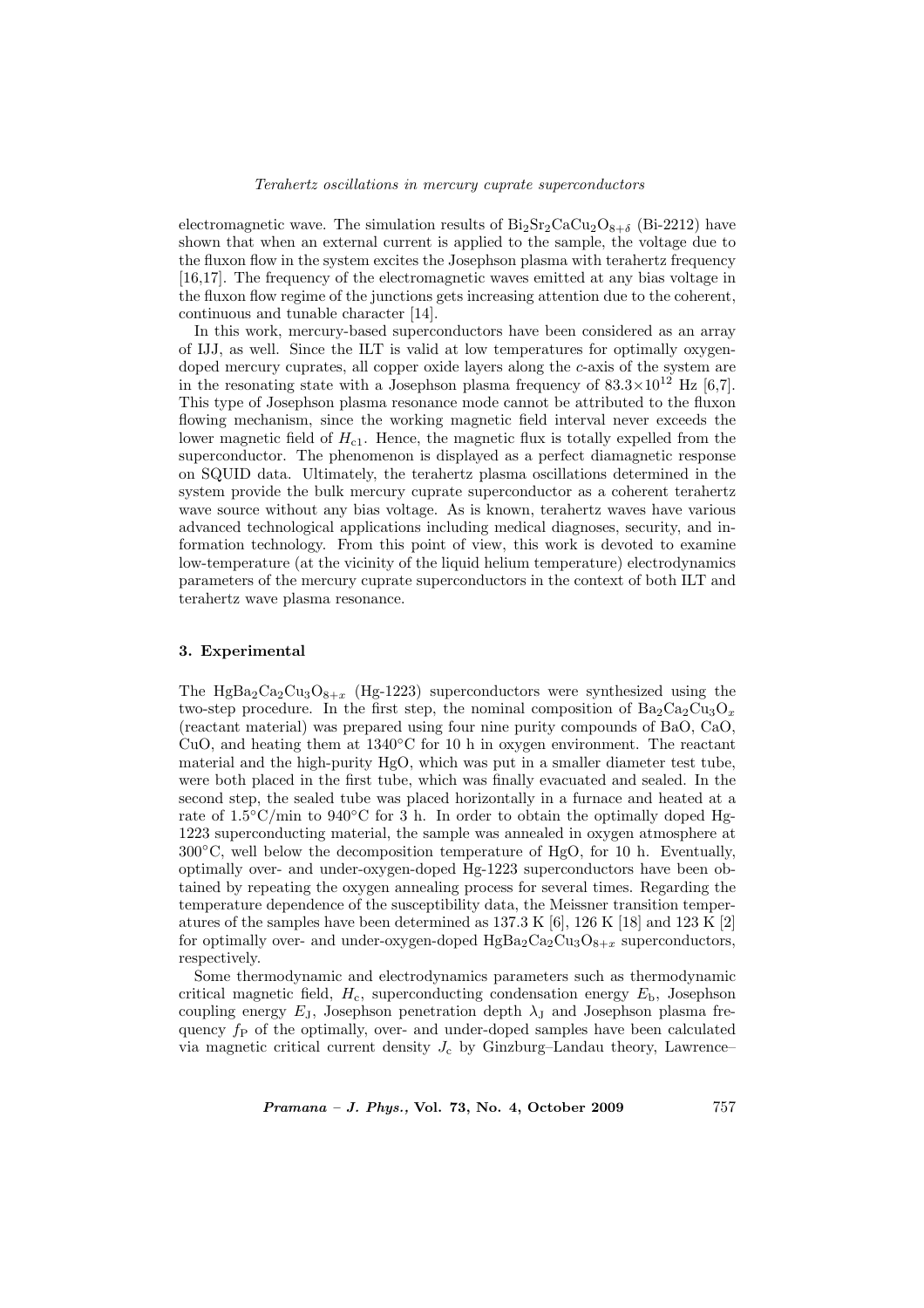$Z$  Güven Özdemir, Ö Aslan and Ü Onbaşli



**Figure 1.** Magnetization vs. applied magnetic field  $(M-H)$  for under- and over-oxygen-doped Hg-1223 samples at 7 and 5 K, respectively.

Table 1. Critical current density and some critical magnetic fields for optimally-doped (opt. dop.), over-doped (ov. dop.), and under-doped (und. dop.) Hg-1223 at 4.2, 5 and 7 K, respectively.

| Temperature $T(K)$ | $J_c$ at $H_{c1}(\text{A}/\text{m}^2)$ | $H_{c1}$ (T) | $H_{c2}$ (T) | $H_c(T)$ |
|--------------------|----------------------------------------|--------------|--------------|----------|
| $4.2$ (opt. dop)   | $1.0 \times 10^{12}$                   | 0.35         |              | 1.024    |
| $5$ (ov. dop.)     | $1.58 \times 10^{12}$                  | 0.20         | 0.51         | 0.318    |
| $7 \pmod{3}$       | $1.43 \times 10^{11}$                  | 0.25         | 1.18         | 0.543    |

Doniach model and ILT as had already been expressed in our previous works [6,7]. Critical current densities have been deduced from the dynamic magnetization  $(M)$ vs. magnetic field  $(H)$  (hysteresis) curves (figure 1) of under- and over-oxygendoped Hg-1223 samples at the vicinity of 4.2 K.

The experiments have been performed by the MPM-5S model SQUID susceptometer. In all the measurements, the magnetic field has been applied along the c-axis and hence the critical current has flowed in the ab-plane of the specimens. The  $J_c$  and the related parameters of the optimally oxygen-doped Hg-1223 sample have also been taken from refs  $[6,7]$ .

 $J_c$  values have been calculated by Bean critical state model [19] at the lower critical magnetic field  $H_{c1}$ . The calculated  $J_c$  and the values of lower and upper critical magnetic fields  $H_{c1}$  and  $H_{c2}$  together with  $H_c$  have been listed for under-, optimally- and over-oxygen-doped Hg-1223 cuprates in table 1.

## 4. Results

In this paper, the validity of ILT has been examined for under-, optimally- and overoxygen-doped Hg-1223 samples by the comparison of  $E<sub>b</sub>$  and  $E<sub>J</sub>$  energies.  $E<sub>J</sub>$  and  $E<sub>b</sub>$  energies per unit area have been calculated using eqs (1) and (2), respectively.

758 Pramana – J. Phys., Vol. 73, No. 4, October 2009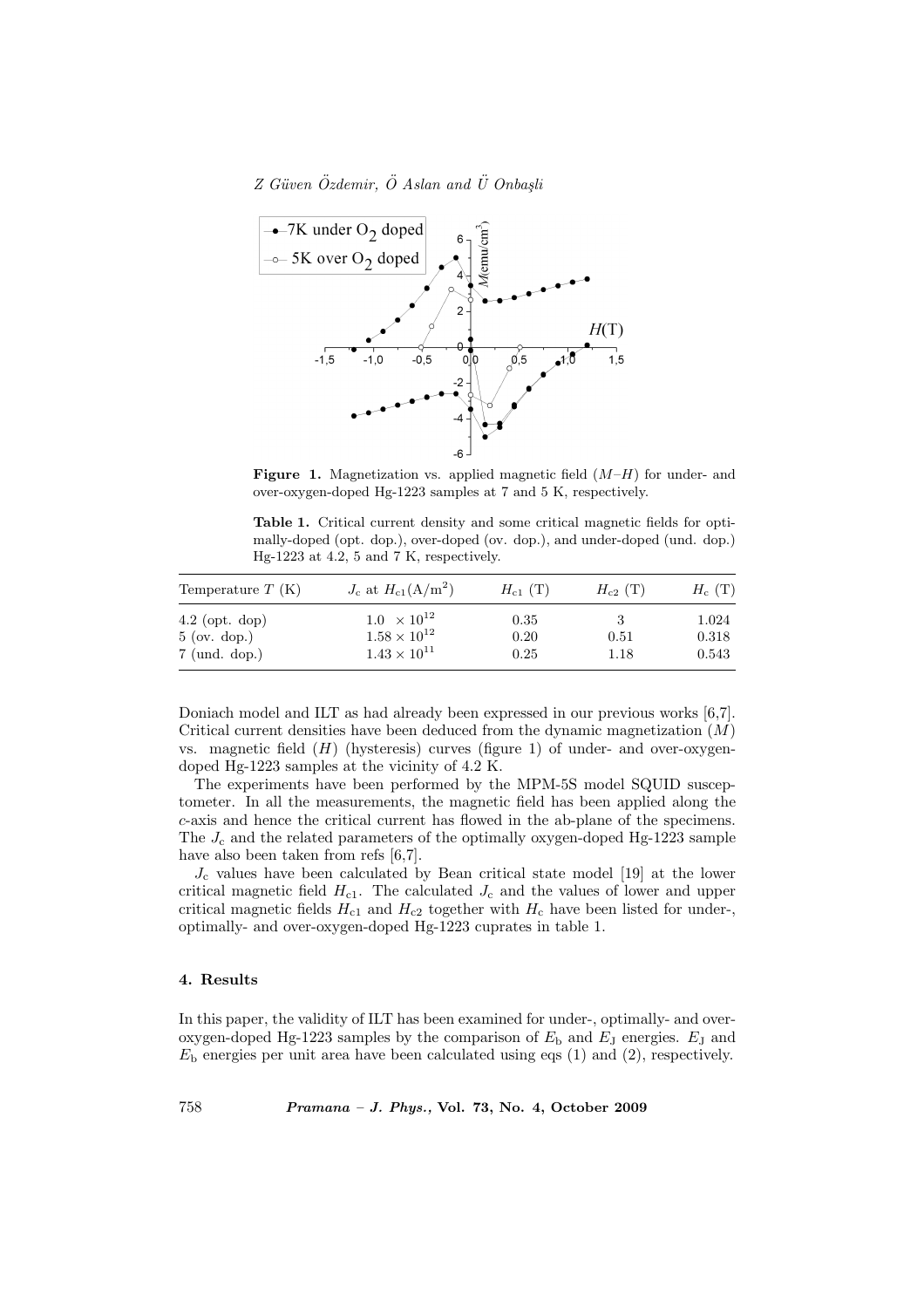Terahertz oscillations in mercury cuprate superconductors

Table 2. Superconducting condensation and Josephson coupling energies per unit area for various oxygen-doped Hg-1223 cuprates.

| Temperature $T(K)$      | $E_{\rm b}$ $\rm (J/m^2)$ | $E_{\rm J}$ ( ${\rm J/m^2}$ )  |
|-------------------------|---------------------------|--------------------------------|
| $4.2$ (opt. dop)        | $3.285 \times 10^{-4}$    | 3.29 $\times$ 10 <sup>-4</sup> |
| $5$ (ov. dop.)          | $3.173 \times 10^{-4}$    | $5.199 \times 10^{-4}$         |
| $7 \text{ (und. dop.)}$ | $9.262 \times 10^{-5}$    | $4.706 \times 10^{-5}$         |

$$
E_{\rm J} = J_{\rm c} \Phi_0 / 2\pi,\tag{1}
$$

$$
E_{\rm b} = H_{\rm c}^2 s / 2\mu_0. \tag{2}
$$

In eqs (1) and (2),  $s = 7.887 \times 10^{-10}$  m is the average spacing between CuO<sub>2</sub> layers and  $\Phi_0$  is the magnetic flux quantum. The calculated energies are given in table 2. In this context, the comparison of  $E<sub>b</sub>$  and  $E<sub>J</sub>$  values for three samples has shown that the ILT has proved to be valid for only the optimally  $O_2$ -doped Hg-1223 superconductor at the liquid helium temperature of 4.2 K. As is known by Hall measurements, the oxygen-doped mercury cuprate superconductors display hole type of conductivity. In particular, optimally oxygen doping process results in the coupling of the uncoupled electrons in the system. Hence, extra oxygen doping to the system in over-doping procedure works as adding some antisymmetric contamination of the symmetric state.

According to table 2, the copper oxide layers are in a maximum Josephson coupling at the liquid helium temperature, that leads the emanation of threedimensional BEC in the optimally oxygen-doped Hg-1223 superconducting system. The temperature interval at which the ILT is valid, has been determined for optimally O<sub>2</sub>-doped Hg-1223 cuprate by the calculation of  $E<sub>b</sub>$  and  $E<sub>J</sub>$  values [6] from the  $E_{\rm b} = f(T)$  and  $E_{\rm J} = f(T)$  functions which have been illustrated in figure 2.

The graphical representation of the calculated energy values from the fitting functions given in figure 2 with respect to temperature has demonstrated that both ILT and three-dimensional BEC are valid for the temperature interval of 3–7 K (figure 3). Due to the exhibition of the resonance and the three-dimensional BEC in the system, the transport of the electrical current through all copper oxide layers is to be without loss at low temperatures. In this point of view, the dilemma that goes on about the flow of supercurrent of the high-temperature superconductors whether intra- or intergrain has been resolved for the Hg-1223 superconductor at the temperature interval of 3–7 K.

Josephson plasma frequency,  $f_p$ , which is one of the crucial electrodynamics parameters to form resonance state in the system, has been calculated by

$$
f_{\rm p} = c/2\pi\lambda_{\rm J},\tag{3}
$$

where c is the velocity of light and  $\lambda_J$  is the Josephson penetration depth ( $\lambda_J$  =  $(\Phi_0/2\pi J_c\mu_0 s)^{1/2}$ ). The Josephson plasma frequencies of under- and over-doped Hg-1223 samples at the vicinity of liquid helium temperature (table 3) correspond to mid-infrared radiation of the electromagnetic spectrum.

Pramana – J. Phys., Vol. 73, No. 4, October 2009 759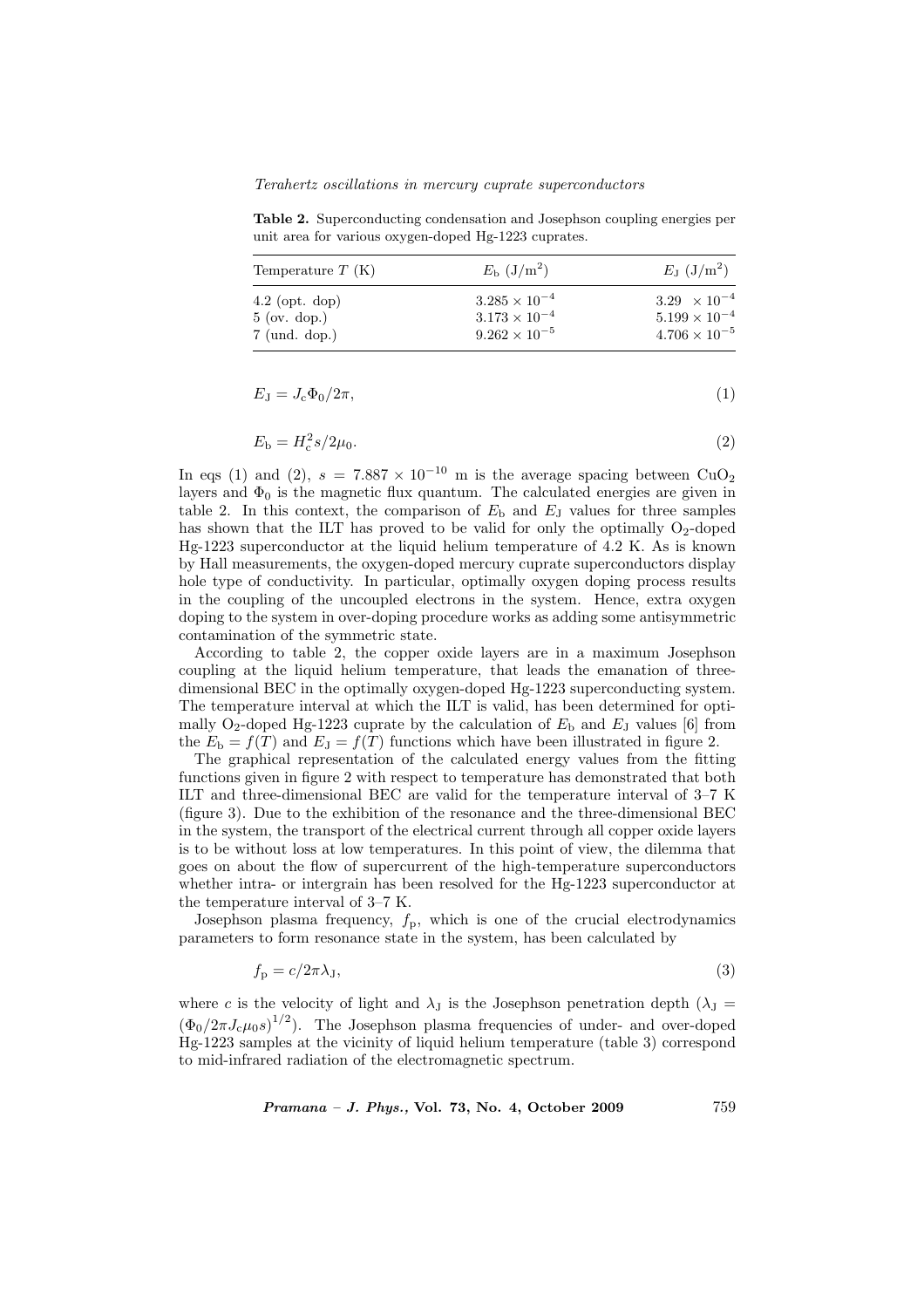# $Z$  Güven Özdemir, Ö Aslan and Ü Onbaşli



Figure 2.  $E<sub>b</sub>$  and  $E<sub>J</sub>$  energies vs. temperature graphics performed by Origin Lab 7.5 program for optimally oxygen-doped Hg-1223 superconductor at a temperature interval of 4.2–77 K.



Figure 3. The temperature dependence of the derived Josephson coupling and superconducting condensation energy as obtained from fitting functions in figure 2 for optimally oxygen-doped Hg-1223 sample in the temperature range of 0–15 K.

It has been determined that the infrared Josephson plasma frequency is an intrinsic property of three copper oxide layered Hg-1223 superconductors at the vicinity of 4.2 K. It has been revealed that this infrared characteristic of the plasma

760 Pramana – J. Phys., Vol. 73, No. 4, October 2009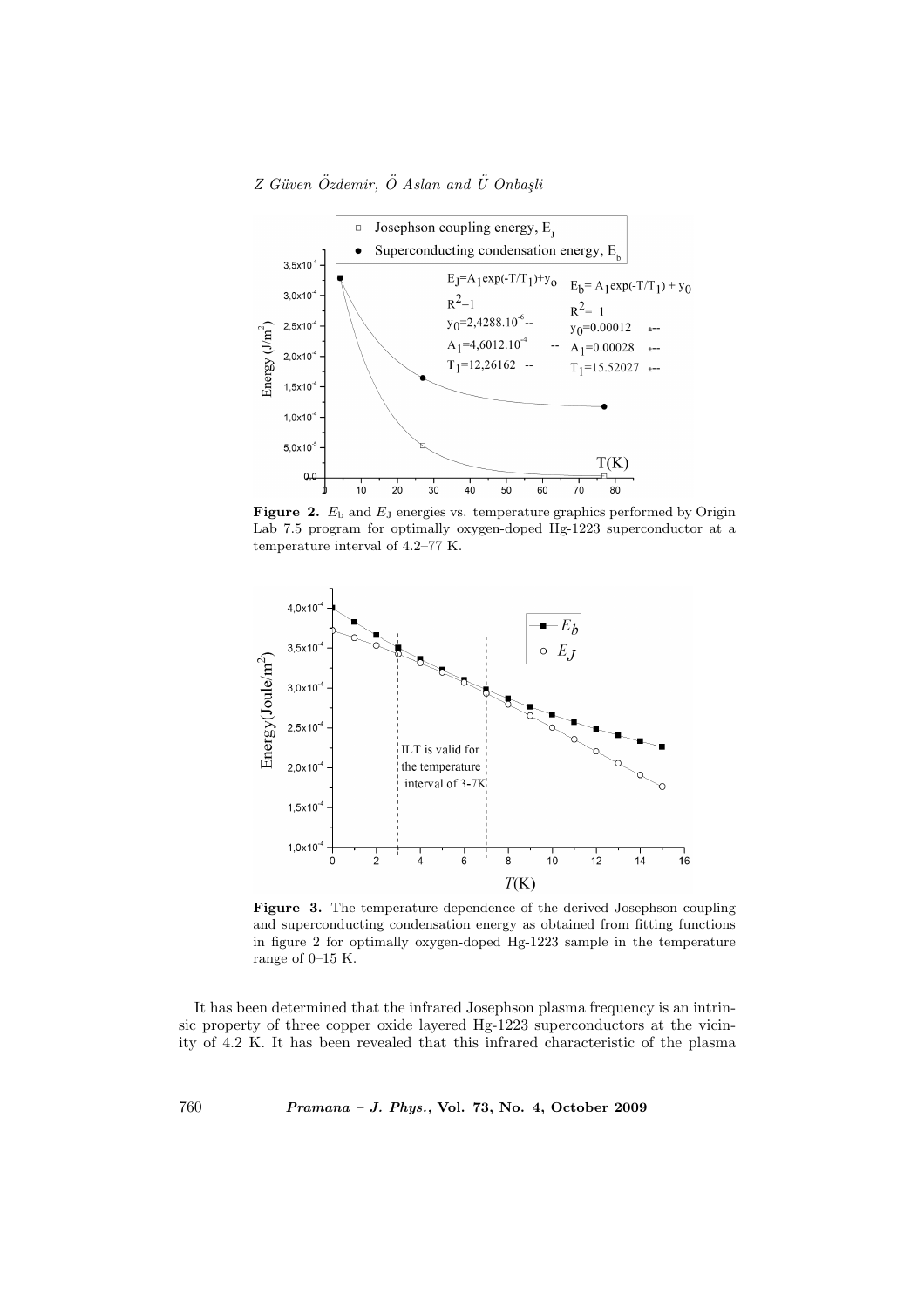Terahertz oscillations in mercury cuprate superconductors

Table 3. Josephson penetration depth and Josephson plasma frequency for various oxygen-doped Hg-1223 superconductors at the vicinity of liquid helium temperature.

| Temperature $T(K)$ | $\lambda_{\rm J}$ ( $\mu$ m) | $f_{\rm p}$ (Hz)      |
|--------------------|------------------------------|-----------------------|
| $4.2$ (opt. dop)   | 0.575                        | $83.3 \times 10^{12}$ |
| $5$ (ov. dop.)     | 1.499                        | $32.9 \times 10^{12}$ |
| $7 \pmod{3}$       | 1.52                         | $31.4 \times 10^{12}$ |



Figure 4. Josephson plasma frequency vs. temperature graphics for optimally oxygen-doped Hg-1223 superconductor.

frequency of mercury cuprates at low temperatures is not affected by the oxygen doping rate. Furthermore, the maximum value of the infrared frequency of  $83.3 \times 10^{12}$  Hz has been achieved for the optimally-doped sample which exhibits three-dimensional BEC. In this case, this frequency may be defined as a critical resonance frequency that allowed the system to condense into the lowest state of existence in three dimensions. Moreover, it has already been reported that as the temperature increases from 4.2 K to 77 K, the plasma frequency decreases one order of magnitude [6] in the optimally-doped Hg-1223 cuprate. This characteristic shift indicated that the system behaves as a terahertz wave cavity above about 57.8 K which has been determined from the fitting function of  $f_p = f(T)$  in figure 4 from the data given in ref. [6]. The same terahertz shift tendency has been determined for the over-oxygen-doped samples at about 45 K [20]. Moreover, since  $1-10$  THz frequency interval is used for bioimaging, the determined plasma frequency of 8.3 THz at liquid nitrogen temperature for optimally-doped Hg-1223 [6] has revealed that the mercury cuprate superconductors can be used as terahertz wave source for the purposes of bioimaging.

 $Pramana - J. Phys., Vol. 73, No. 4, October 2009 761$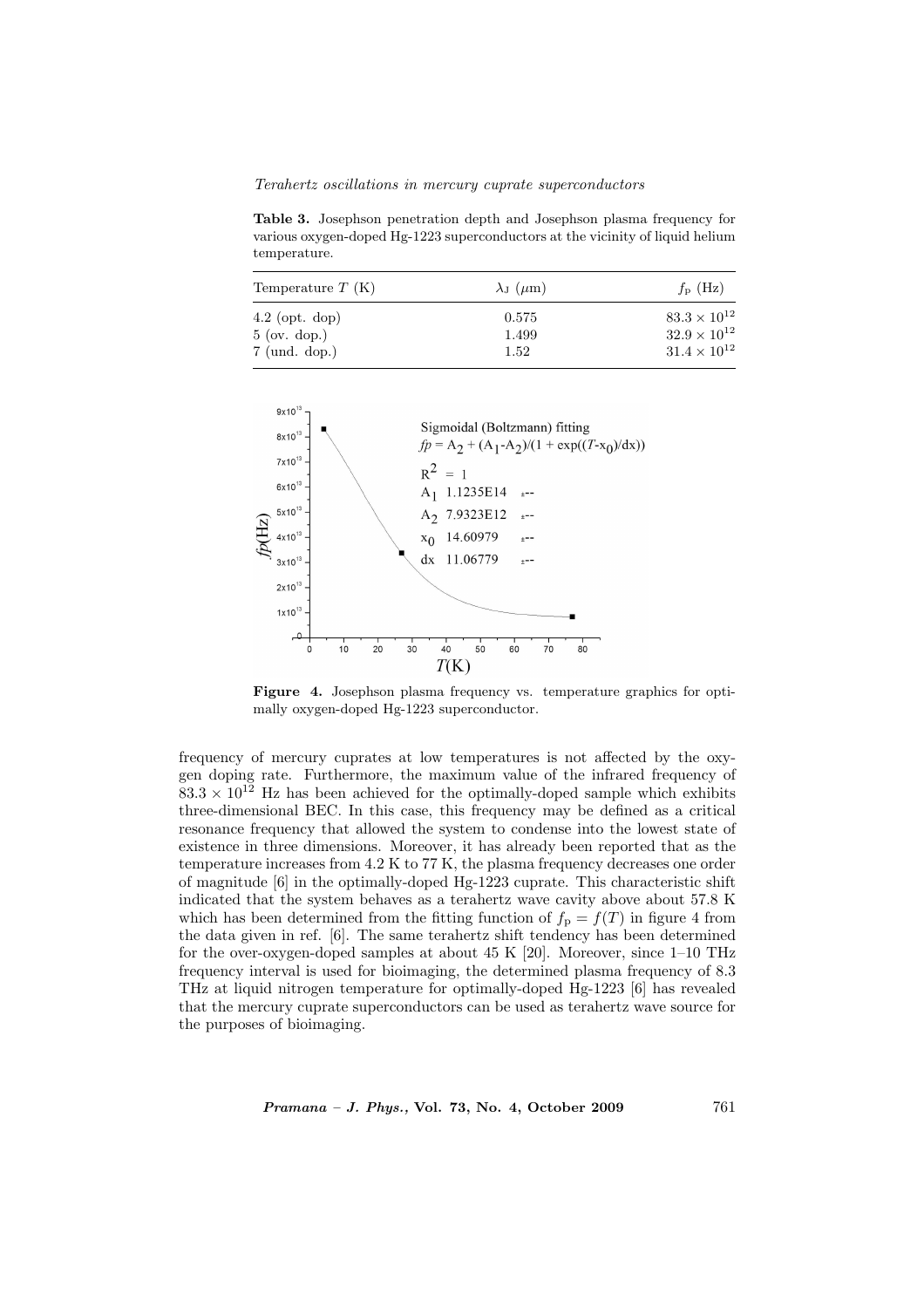#### 5. Discussion and conclusions

This study intended to give an answer to the questions such as "What would happen if the bosons (Cooper pairs) had a little fermionic content, i.e. antisymmetric contribution (antisymmetric state doping) to the symmetric superconducting state?" In this context, it has been well understood that both the confirmation of the ILT and the realization of three-dimensional BEC are very sensitive to oxygen doping concentration and only the optimally oxygen-doped Hg-1223 satisfies ILT theory and the three-dimensional BEC at the vicinity of 4.2 K. Furthermore, we believe that the realization of three-dimensional BEC in mercury cuprate family superconductors provides a crucial contribution to the BEC investigations and represents an important step towards a survey of the promising compact solid-state devices that are based on the controllable macroscopic quantum effects.

It is also predicted that the mercury cuprate superconductors can be considered as promising candidates for the advanced terahertz technological applications including bioimaging, sensing and spectroscopy.

#### Acknowledgements

We would like to thank Kamerlingh Onnes Laboratory in Leiden University for the magnetic hysteresis measurements. The work has been supported by the Scientific Research Projects Commission of Marmara University with the project number of KPS-FEN-080805-0175.

#### References

- [1]  $\ddot{U}$  Onbaşlı, Y T Wang, A Naziripour, R Tello, W Kiehl and A M Hermann, *Phys.* Status Solidi B194, 371 (1996)
- $[2]$   $\ddot{O}$  Aslan, *Investigation of the symmetries and the breakages in the relativistic and* non-relativistic regions in high temperature superconductors, Ph.D. Thesis (Marmara University Institute of Pure and Applied Sciences, 2007)
- [3] OAslan, Z Güven Özdemir, S S Keskin and Ü Onbaşlı, The chaotic points and XRD analysis of Hg-based superconductors, International Conference on Superconductivity and Magnetism (ICSM 2008) (2008)
- [4] P W Anderson, *Science* **279**, 1196 (1998)
- [5] P W Anderson, The theory of superconductivity in the high- $T_c$  cuprates (Princeton University Press, New Jersey, 1997) pp. 57–106
- [6] Z G Özdemir, Ö Aslan and Ü Onbaşlı, *J. Phys. Chem. Sol.* 67, 453 (2006)
- $[7]$  Z G Özdemir, Ö Aslan and Ü Onbaşlı, The Seventh International Conference on Vibration Problems (ICOVP 2005) Springer Proc. in Physics edited by E İnan and A Kırış (Springer Verlag, Berlin/Heidelberg, 2007) Vol 111, p. 377
- [8] J B Blatt, K W Böer and W Brandt, *Phys. Rev.* **126**, 1691 (1962)
- [9] D Snoke, Science 298, 1368 (2002)
- [10] J Kasprzak, M Richard, S Kundermann, A Baas, P Jeambrun, J M J Keeling, F M Marchetti, M H Syzmanska, R Andre, J L Staehli, V Savona, P B Littlewood, B Deveaud and L S Dang, Nature (London) 443, 409 (2006)